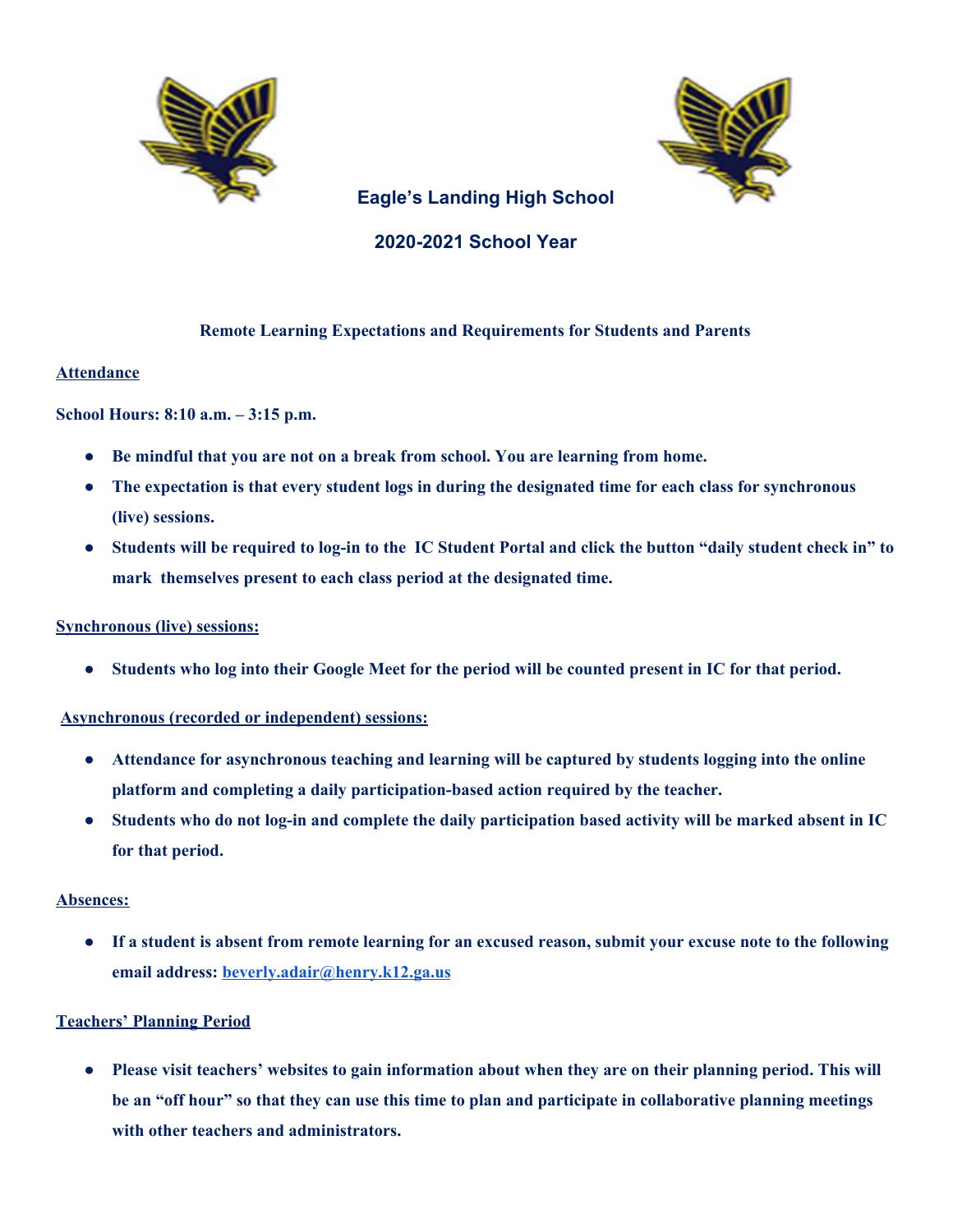## **Teachers' Office Hours**

- **Normal non-instructional times such as 7:45 a.m. – 8:10 a.m. and 3:15 p.m. – 3:45 p.m.**
- **This time is used for one-on-one tutoring and/or virtual or telephone conferences.**

#### **Instructional Expectations**

- **Students are expected to attend class each day for the time frame of each period.**
- **● Students are expected to join each teacher's Google classroom.**
- **Students are expected to engage in the learning activities planned for them.**
- **Students are expected to stay the course with our learning progressions and pacing guides.**
- **Students are expected to complete assignments and assessments by due dates.**
	- **○ Students will receive a zero (0) for missing assignments.**
	- **○ Students will be "ZAPPED" for missing assignments through our Zeros Aren't Permitted Program (ZAPP).**
- **Students are expected to utilize the online resources being provided to them by teachers.**
	- **○ Most English, Math, Science, and Social Studies courses have electronic versions of the required textbooks.**
- **Students are expected to seek help from teachers, when needed.**
- **● Students are encouraged to use their county issued devices to access academic resources.**
- **● Students are expected to complete any missing assignments from the week by Friday of that week.**
	- **● Friday is our "re-engagement" day.**
	- **● No new material will be presented on Friday.**
	- **● Students may be expected to use Friday Instructional time to:**
		- **○ Complete independent work of previous Skills or Extension activities, which may include technology-based programming.**
		- **○ Participate in live instruction for targeted students' needs.**
		- **○ Participate in progress monitoring.**
		- **○ Complete formal assessments**
		- **○ E.g. MAP, End of Unit Summative tests, traditional "Friday" quizzes that will be monitored via GoGuardian.**
		- **○ Students are expected to work with teachers and staff members to ensure IEP testing accommodations/modifications are implemented.**

## **Discipline Expectations**

**● Though we are teaching and learning remotely, students are still governed by our Henry County [Schools](https://drive.google.com/file/d/1tlI2mcccM1lcs9MFWzl7QILg6915sJPd/view) Student & Parent [Handbook](https://drive.google.com/file/d/1tlI2mcccM1lcs9MFWzl7QILg6915sJPd/view).**